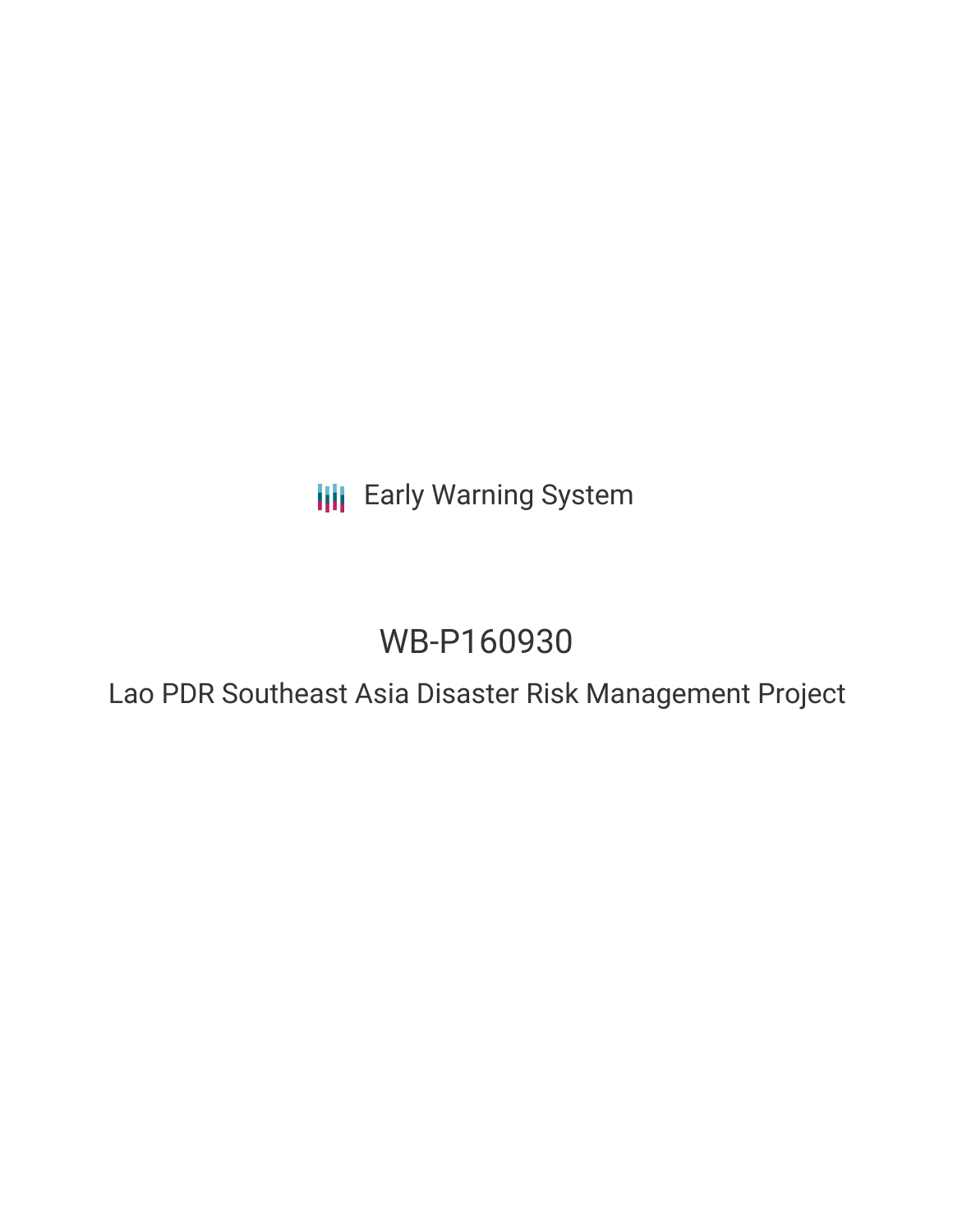

# **Quick Facts**

| <b>Countries</b>               | Laos                                     |
|--------------------------------|------------------------------------------|
| <b>Financial Institutions</b>  | World Bank (WB)                          |
| <b>Status</b>                  | Approved                                 |
| <b>Bank Risk Rating</b>        | B                                        |
| <b>Voting Date</b>             | 2017-07-06                               |
| <b>Borrower</b>                | Lao People's Democratic Republic         |
| <b>Sectors</b>                 | Law and Government, Water and Sanitation |
| <b>Investment Type(s)</b>      | Loan                                     |
| <b>Investment Amount (USD)</b> | $$30.00$ million                         |
| <b>Loan Amount (USD)</b>       | $$30.00$ million                         |
| <b>Project Cost (USD)</b>      | \$31.00 million                          |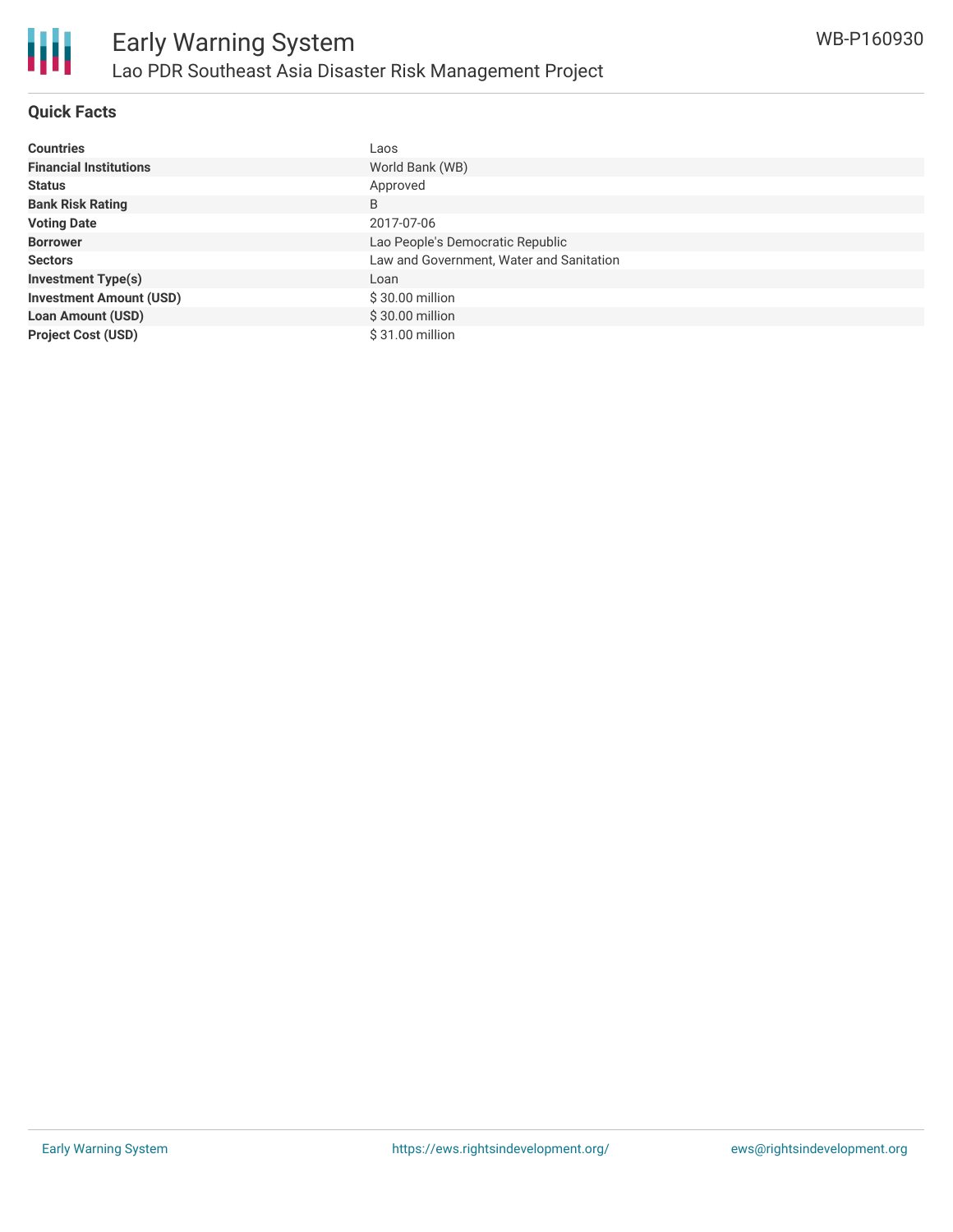

# **Project Description**

According to World Bank website, The objective of the Southeast Asia Disaster Risk Management Project for Laos is to reduce the impacts of flooding in Muang Xay and enhance the Government's capacity to provide hydro-meteorological services and disaster response. There are five components to the project:

Component 1. Integrated urban flood risk management. This component will strengthen flood protection and resilient urban planning in Muang Xay. The component activities will be coordinated with DUPH of MPWT. This component includes three subcomponents: structural investments, non-structural investments, and project management.

Component 2. Hydromet modernization and early warning systems. This component will improve the delivery of weather, climate, and hydrological services and end-to-end early warning systems throughout the country. Physical investments will include three provinces of the Nam Ou River Basin, namely Luang Prabang, Oudomxay, and Phongsali.

Component 3. Financial planning for disaster resilience. This component includes two subcomponents: support for strengthening national financial resilience, and payment of disaster risk insurance premium.

Component 4. Knowledge and coordination. This component supports: (a) overall project coordination and management, including M&E, and financial audits; and (b) studies for mainstreaming DRM in planning and investment.

Component 5. Contingent emergency response component. This component will allow for a reallocation of credit proceeds from other components to provide emergency recovery and reconstruction support following an eligible crisis or emergency. An Emergency Response Manual (ERM) will be developed with fiduciary, safeguards, monitoring and reporting, and any other necessary implementation arrangements.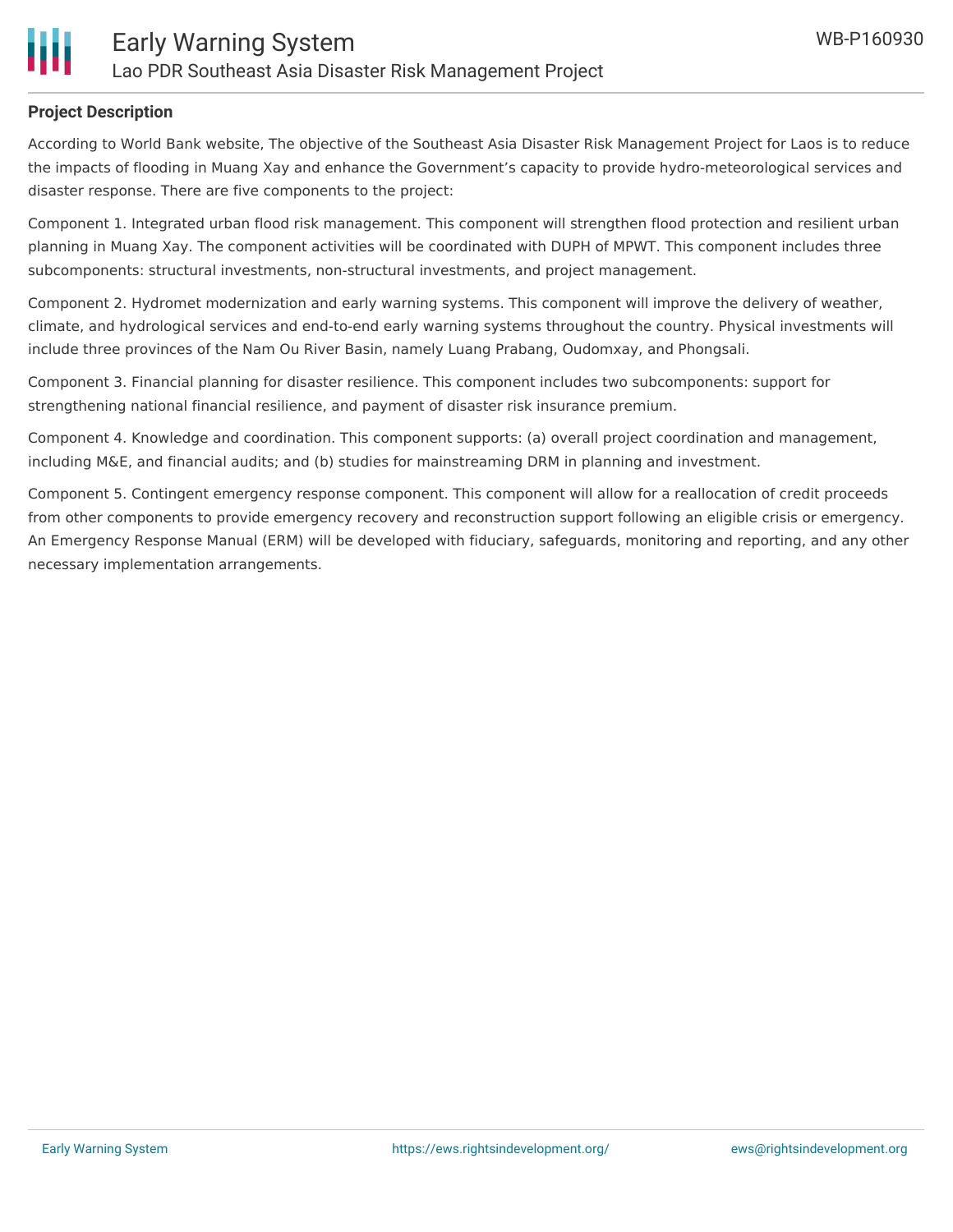

# **Investment Description**

World Bank (WB)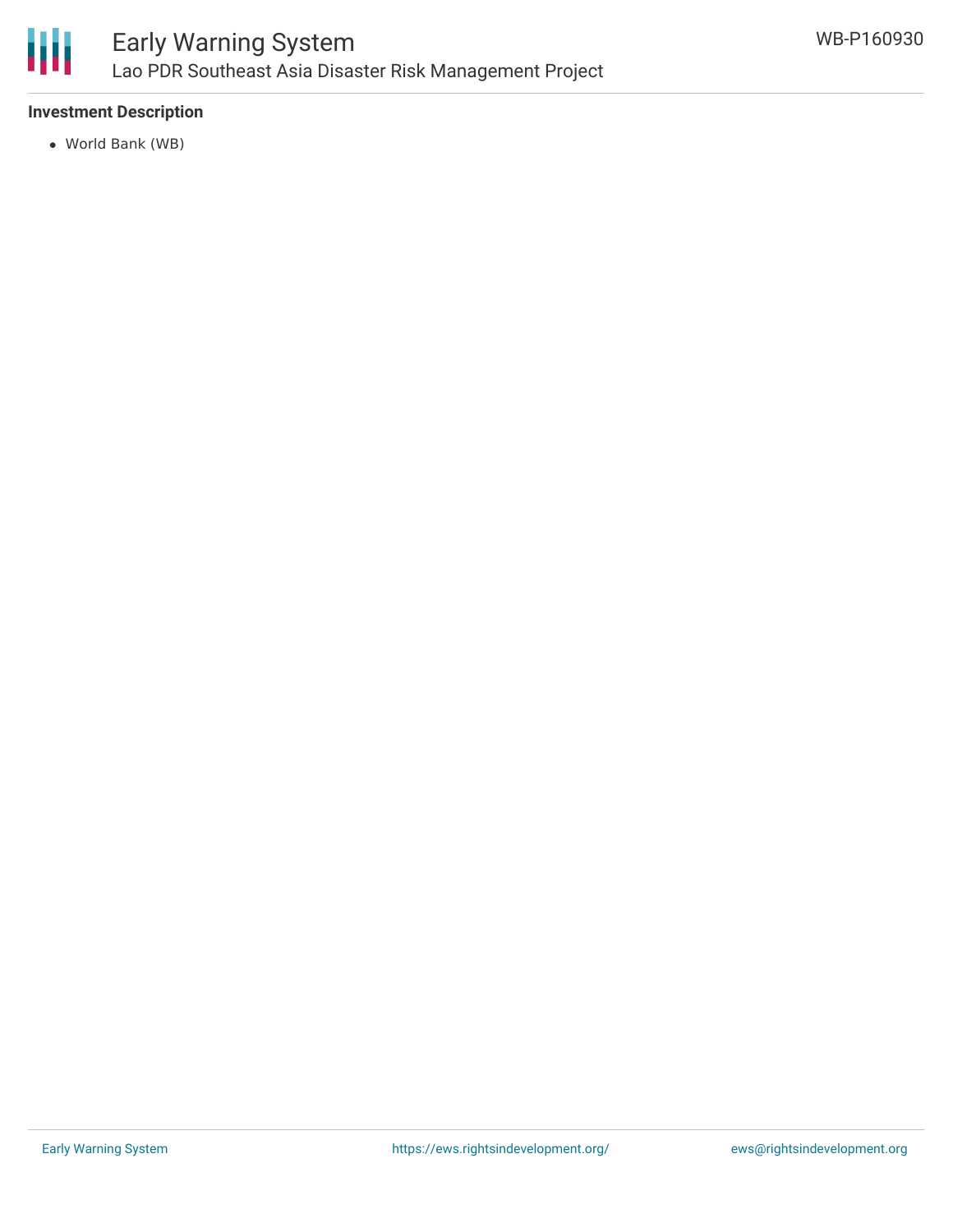

### **Contact Information**

Team Leader: Henrike Brecht Senior Infrastructure Specialist, World Bank No contact information provided at the time of disclosure. Team Leader: Olivier Mahul Lead Financial Sector Economist, World Bank No contact information provided at the time of disclosure. Team Leader: Zuzana Stanton-Geddes Disaster Risk Management Specialist, World Bank No contact information provided at the time of disclosure. Borrower/Client/Recipient: Lao People's Democratic Republic (Lao PDR) Angkhansada Mouangkham Deputy Director General, External Finance Department Email Address: angkhansada@yahoo.com

Implementing Agencies:

1. Ministry of Public Works and Transport Dr. Bounchanh Sinthavong, Minister Email Address: bounchanh.s@hotmail.com

2. Ministry of Natural Resources and Environment Khanmany Khounphonh, Director General Email Address: k.khanmany@gmail.com

3. Ministry of Finance Angkhansada Mouangkham, Deputy Director General, External Finance Department Email Address: angkhansada@yahoo.com

4. Ministry of Planning and Investment Kikeo Chanthaboury, Vice Minister Email Address: kikeo@mpi.org

#### ACCOUNTABILITY MECHANISM OF WORLD BANK

The World Bank Inspection Panel is the independent complaint mechanism and fact-finding body for people who believe they are likely to be, or have been, adversely affected by a World Bank-financed project. If you submit a complaint to the Inspection Panel, they may investigate to assess whether the World Bank is following its own policies and procedures for preventing harm to people or the environment. You can contact the Inspection Panel or submit a complaint by emailing ipanel@worldbank.org. You can learn more about the Inspection Panel and how to file a complaint at: http://ewebapps.worldbank.org/apps/ip/Pages/Home.aspx.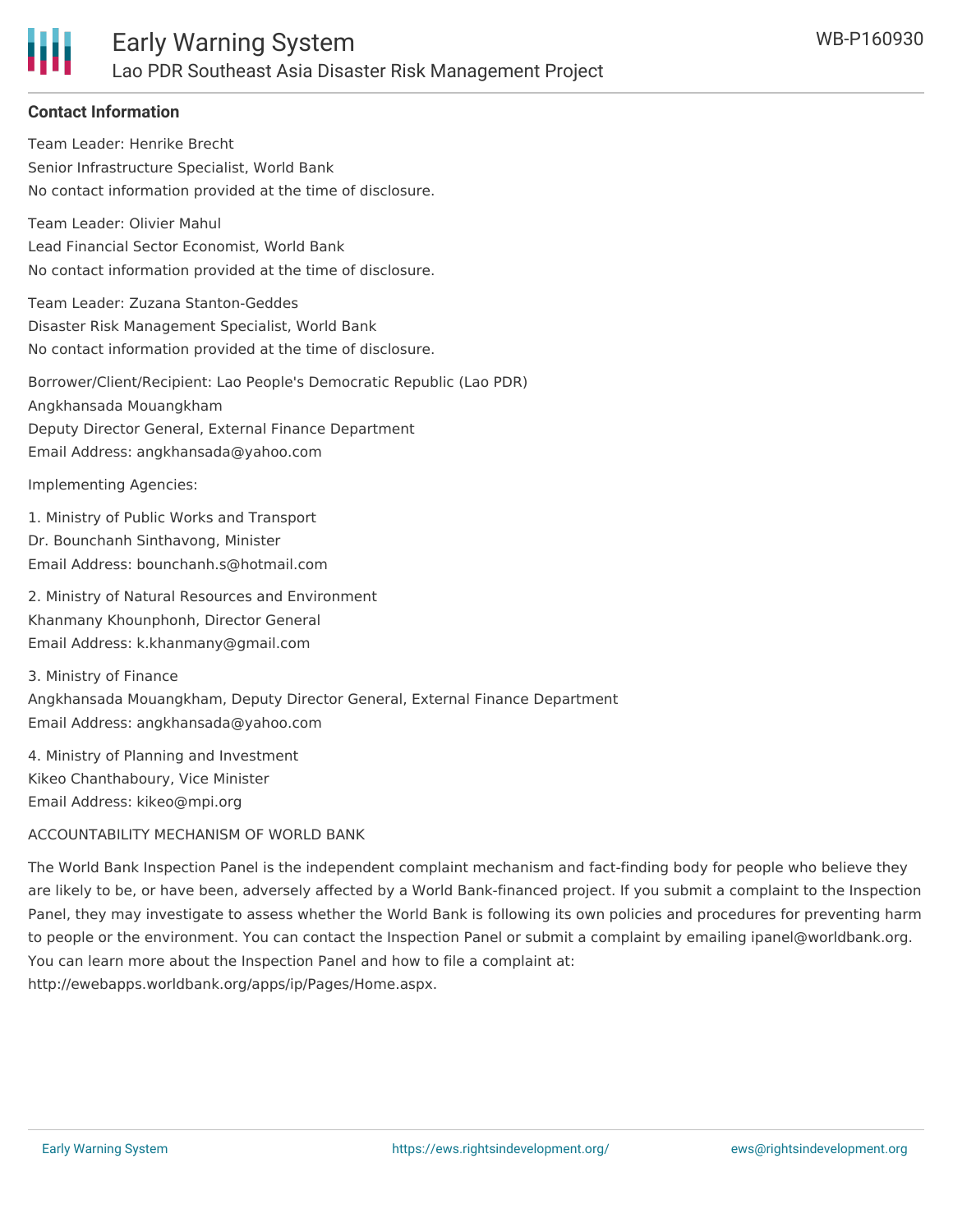

# Early Warning System

Lao PDR Southeast Asia Disaster Risk Management Project

#### **Bank Documents**

- Appraisal Project Information [Document-Integrated](https://ewsdata.rightsindevelopment.org/files/documents/30/WB-P160930.pdf) Safeguards Data Sheet Lao PDR Southeast Asia Dis [Original Source]
- Concept Integrated Safeguards Data [Sheet-Integrated](https://ewsdata.rightsindevelopment.org/files/documents/30/WB-P160930_XElALxz.pdf) Safeguards Document Lao PDR Southeast Asia Dis [Original Source]
- Lao People's Democratic Republic Social [Management](https://ewsdata.rightsindevelopment.org/files/documents/30/WB-P160930_ukngOKs.pdf) Framework for the South East Asia Disaster Risk [Original Source]
- Lao People's Democratic Republic Social [Management](https://ewsdata.rightsindevelopment.org/files/documents/30/WB-P160930_6zXnIFt.pdf) Framework for the South East Asia Disaster Risk [Original **Source**]
- Lao People's Democratic Republic South East Asia Disaster Risk [Management](https://ewsdata.rightsindevelopment.org/files/documents/30/WB-P160930_0rUJVf2.pdf) (SEA DRM) Project : indi [Original Source]
- Lao People's Democratic Republic South East Asia Disaster Risk [Management](https://ewsdata.rightsindevelopment.org/files/documents/30/WB-P160930_SgOkBjj.pdf) (SEA DRM) Project : indi [Original Source]
- Lao People's Democratic Republic South East Asia Disaster Risk Management Project : [environmental](https://ewsdata.rightsindevelopment.org/files/documents/30/WB-P160930_Mz4WTxY.pdf) [Original Source]
- Lao People's Democratic Republic South East Asia Disaster Risk Management Project : [environmental](https://ewsdata.rightsindevelopment.org/files/documents/30/WB-P160930_PzxIh7r.pdf) [Original Source]
- Lao People's Democratic Republic South East Asia Disaster Risk [Management](https://ewsdata.rightsindevelopment.org/files/documents/30/WB-P160930_OTwjwrD.pdf) Project : resettlement p [Original Source]
- Lao People's Democratic Republic South East Asia Disaster Risk [Management](https://ewsdata.rightsindevelopment.org/files/documents/30/WB-P160930_SWwHeVE.pdf) Project : resettlement p [Original Source]
- Laos Southeast Asia Disaster Risk [Management](http://documents.worldbank.org/curated/en/633891499565763147/Laos-Southeast-Asia-Disaster-Risk-Management-Project) Project (English)
- Official Documents- [Disbursement](http://documents.worldbank.org/curated/en/961441507661009467/Official-Documents-Disbursement-Letter-for-Credit-6120-LA-Closing-Package) Letter for Credit 6120-LA (Closing Package) (English)
- Official Documents- [Disbursement](http://documents.worldbank.org/curated/en/192411507661685879/Official-Documents-Disbursement-Letter-for-Grant-TF0A5033-Closing-Package) Letter for Grant TF0A5033 (Closing Package) (English)
- Official Documents- [Supplemental](http://documents.worldbank.org/curated/en/256291507661829948/Official-Documents-Supplemental-Letter-Ref-Financial-and-Economic-Data-for-Credit-6120-LA-Closing-Package) Letter Ref. Financial and Economic Data for Credit 6120-LA (Closing
- [Sequence](http://documents.worldbank.org/curated/en/365071503536779718/Disclosable-Version-of-the-ISR-Lao-PDR-Southeast-Asia-Disaster-Risk-Management-Project-P160930-Sequence-No-01) No : 01 (English) 24 August 2017